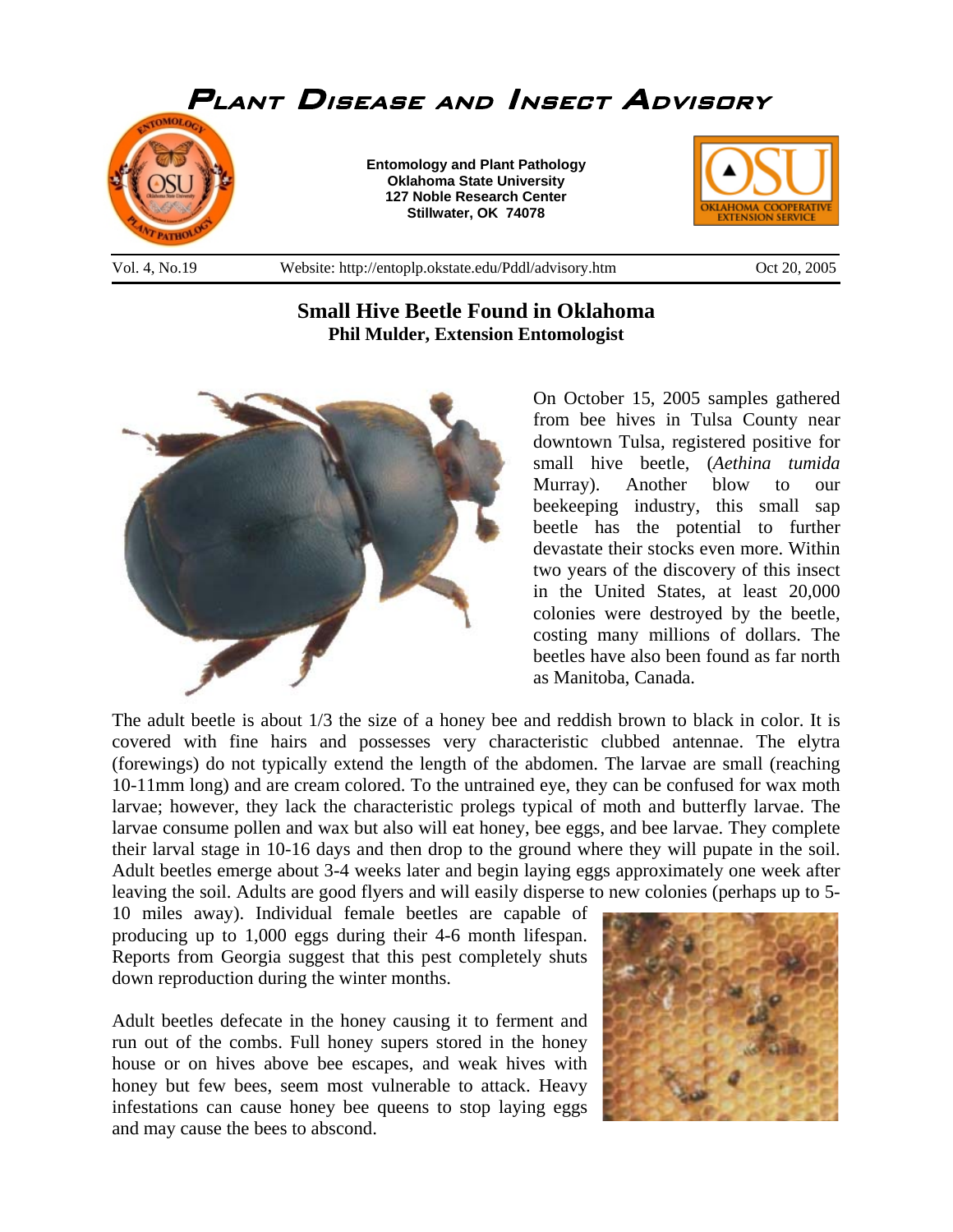Adults can be detected under top covers or on bottom boards. Larvae may also be detected on the bottom board and within the comb itself, but unlike wax moth larvae, they do not produce silk.

To detect the presence of these insects use corrugated cardboard, with the paper removed from one side. Place this on the bottom board at the rear of the hive; this is where the beetles try to seek shelter within the corrugations. Plastic corrugated "cardboard" is preferred since the bees may chew up the regular cardboard. When infestations from this pest reach high proportions, a "decaying orange" odor may be produced by the fermented honey.

Currently, Oklahoma has a Section 18 emergency exemption for the use of CheckMite+ Strips containing the active ingredient (10%) coumaphos (an organophosphate). This material can be used up to four times per year for small hive beetle control or two times per year for Varroa mite infestations. The number of strips and procedures used for combating each pest will vary, so carefully check all label and supplemental label information. To increase the chances for success, all hives in a given yard should be treated when brood rearing is at its lowest (Fall- after the last honey flow and Spring- before the first honey flow). Remove any honey supers before application of CheckMite+ Strips. Strips should be left in the hives for at least 42 days, but no more than 45 days. Oklahoma also currently holds a Section 18 exemption for control of varroa mites using Thymol (Api Life VAR). These Menthol-impregnated tablets are not registered for use in controlling small hive beetles; they are specifically for varroa mite control.

Additional cultural practices can help in preventing problems associated with the small hive beetle and other bee pests. These include; maintaining strong, healthy colonies, keeping apiary area clean of all equipment that is not in use, extracting honey as soon as it is removed from colonies and destroying any beetles as soon as they are detected.

\_\_\_\_\_\_\_\_\_\_\_\_\_\_\_\_\_\_\_\_\_\_\_\_\_\_\_\_\_\_\_\_\_\_\_\_\_\_\_\_\_\_\_\_\_\_\_\_\_\_\_\_\_\_\_\_\_\_\_\_\_\_\_\_\_\_\_\_\_\_\_\_\_\_\_\_\_\_

## **True Bugs in Pecan can Still be a Problem Phil Mulder, Extension Entomologist**



Now that many of the early varieties of pecan (Pawnee, Peruque, etc.) have reached shuck split, growers feel their concerns about insect pests are over. This may not be the case for many folks. In areas that have large acreages of soybean, peanut, cotton or alfalfa; stink bug and leaf-footed bug populations can quickly move from one crop to the other, particularly if the orchard environment adjoins any of these types of cropping systems. Damage from these insect pests can occur even in mature pecans that are ready for harvest. Damage from this

insect is further compounded by the fact that it is completely invisible until you spend the time, effort and expense to grade or sell the pecans. Once the nut shell is cracked and the kernel meats become visible the edible product may appear very inedible. Blackened pits across the kernel meats are characteristic of stink bug and leaf-footed bug feeding. Someone consuming a pecan damaged by these bugs, will be very shocked at the bitter taste associated with this normally delicious treat. Growers retailing shelled or unshelled pecans run an enormous risk in dispersing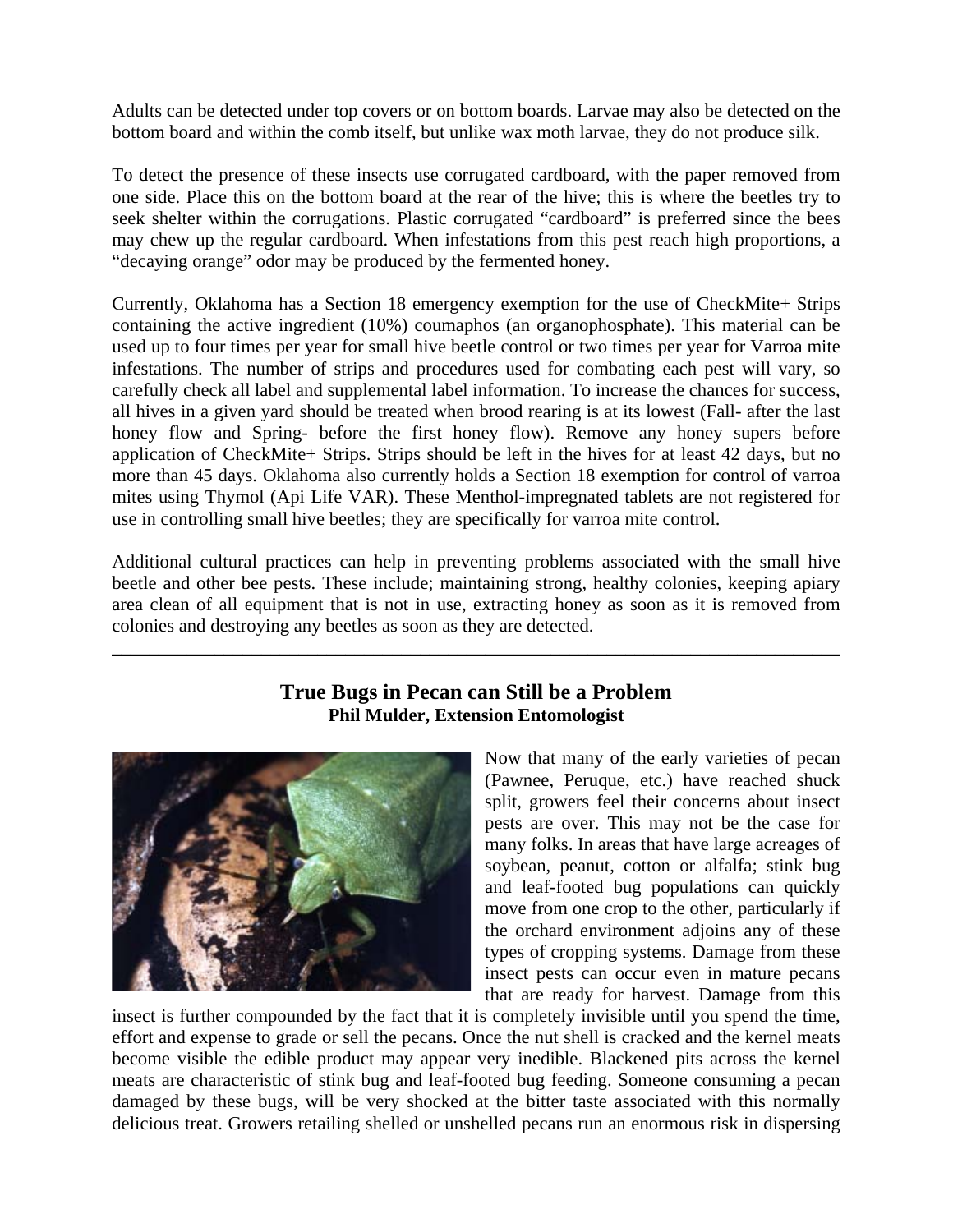a very low quality product to consumers. Therefore, caution should be used when growing pecan in areas surrounded by these leguminous crops.

Stink bugs and leaf-footed bugs feed on a wide variety of crops and weeds. Basically, they need seed heads or nuts on which to feed. They have several native weed hosts on which they can survive including; thistle, golden crownsbeard and silver leaf nightshade. For many growers that experience just an occasional problem with these pests, just simply switching to a synthetic pyrethroid (e.g. – Warrior) during the latter half of pecan weevil season, can help reduce or eliminate this problem. If the problem is chronic, late and historically heavy then we suggest growers think seriously about using a trap crop. Trap crops are placed outside a tree planting and are used to serve as a site to attract the bugs in and then monitor, manage and treat them on a much smaller scale. Using small plantings of purple-hull peas, soybeans, cowpeas or pearl millet can serve as excellent trap crops for keeping the true



bugs out of your pecan orchard. In addition, for some stink bug species there are pheromones available that can be used in conjunction with the trap crop to add additional attractant to the monitoring and treatment area. Likely, one of best choices of trap crops for our state is pearl millet. This plant is relatively drought tolerant, lasts a long period of time with seed heads, and attracts a wide variety of true bug species. Peas are only a fair choice because they are too determinant and therefore, pods are available for the bugs 30-35 days after planting. Once the pods are gone the crop looses its attraction. In Oklahoma, stink bugs and leaf-footed bugs are normally late season pests, so the trap crop must be one that remains attractive late into the season.

Regardless of trap crop, it should be planted about 50 feet from the edge of the orchard in such a way to allow treatment on both sides. Many growers may not have a boom sprayer (especially if they farm pecans exclusively), therefore, an air blast sprayer with the spray pattern directed into the trap crop from one or both sides can provide excellent control of these pests. The choice of insecticide can be quite broad as long as the trap crop is not harvested or used for seed or feed.



A discussion on using any type of trap crop would be incomplete unless we addressed the three "W's"; water, wildlife and weeds. Every plant needs water to grow, so if you wait three weeks after planting to figure out that your pearl millet has not grown much, it may be too late. There can be a negative side to this, since pearl millet can reach eight feet in height with good irrigation or rainfall. This could make it more of a challenge to treat with a boom sprayer. While peas may seem like a good, cheap choice as a trap crop, deer and other wildlife love it more than stink bugs, be certain you select the best option for your trap crop. Finally, like any other plant, the